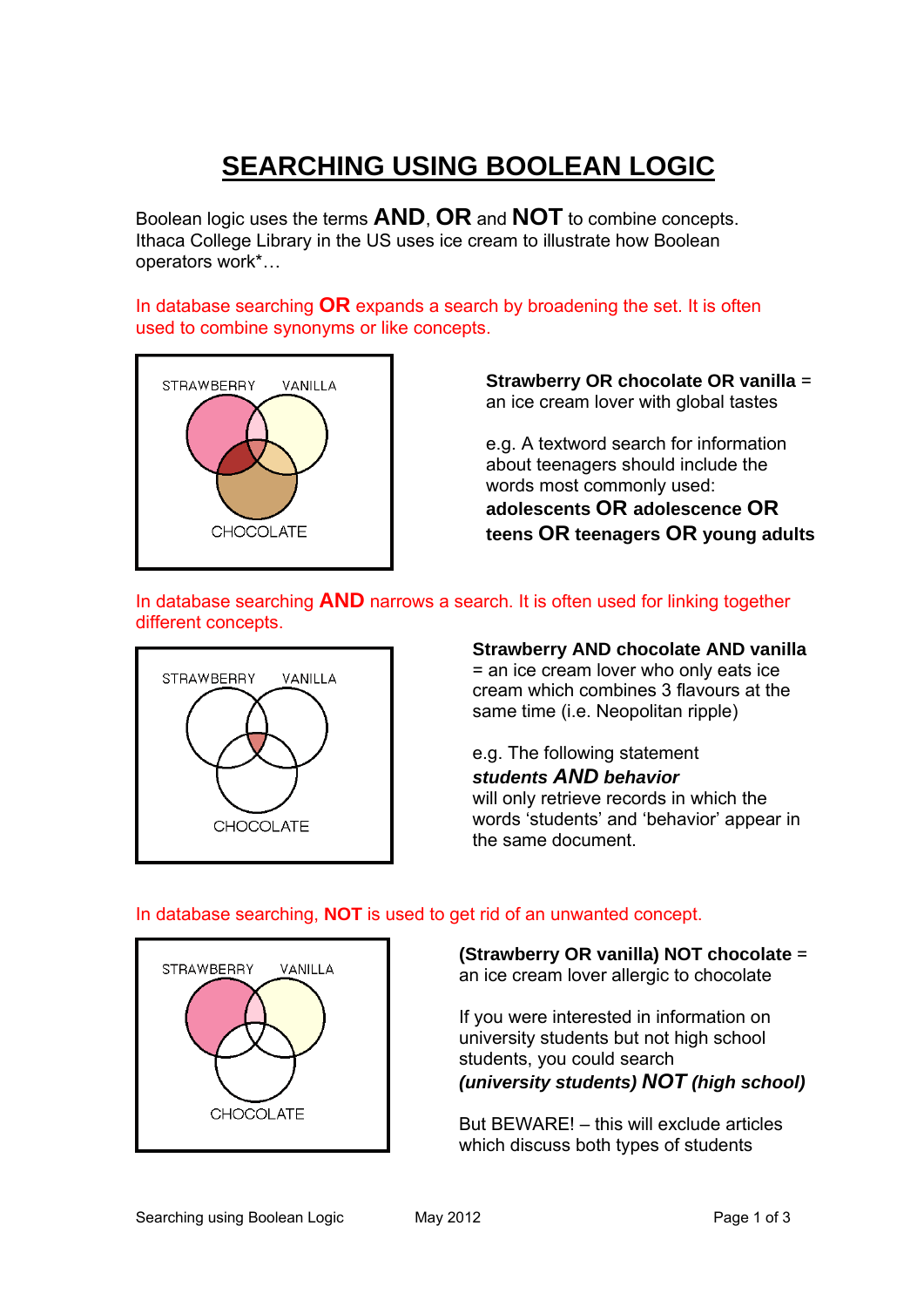You can combine sets in a variety of ways using combinations of Boolean operators. When writing out the sets, parentheses are important because they define the order in which the concepts are processed in the same was as brackets and parentheses are used in mathematical equations. **'AND'** takes priority and is processed first - unless you use brackets to group concepts. Look at the examples below…



e.g. To find information on the incidence of salmonella food poisoning caused by hamburgers, with or without eggs:

**salmonella AND hamburgers AND eggs** = food poisoning caused by both

**(hamburgers OR eggs) AND salmonella** = food poisoning caused by either

**hamburgers OR eggs AND salmonella** = food poisoning caused by eggs, as well as hamburgers which have salmonella and which don't (the 'AND' is processed first).

**(hamburgers AND salmonella) NOT eggs** = only food poisoning caused by hamburgers, removing the confounding effect of having eggs at the same time